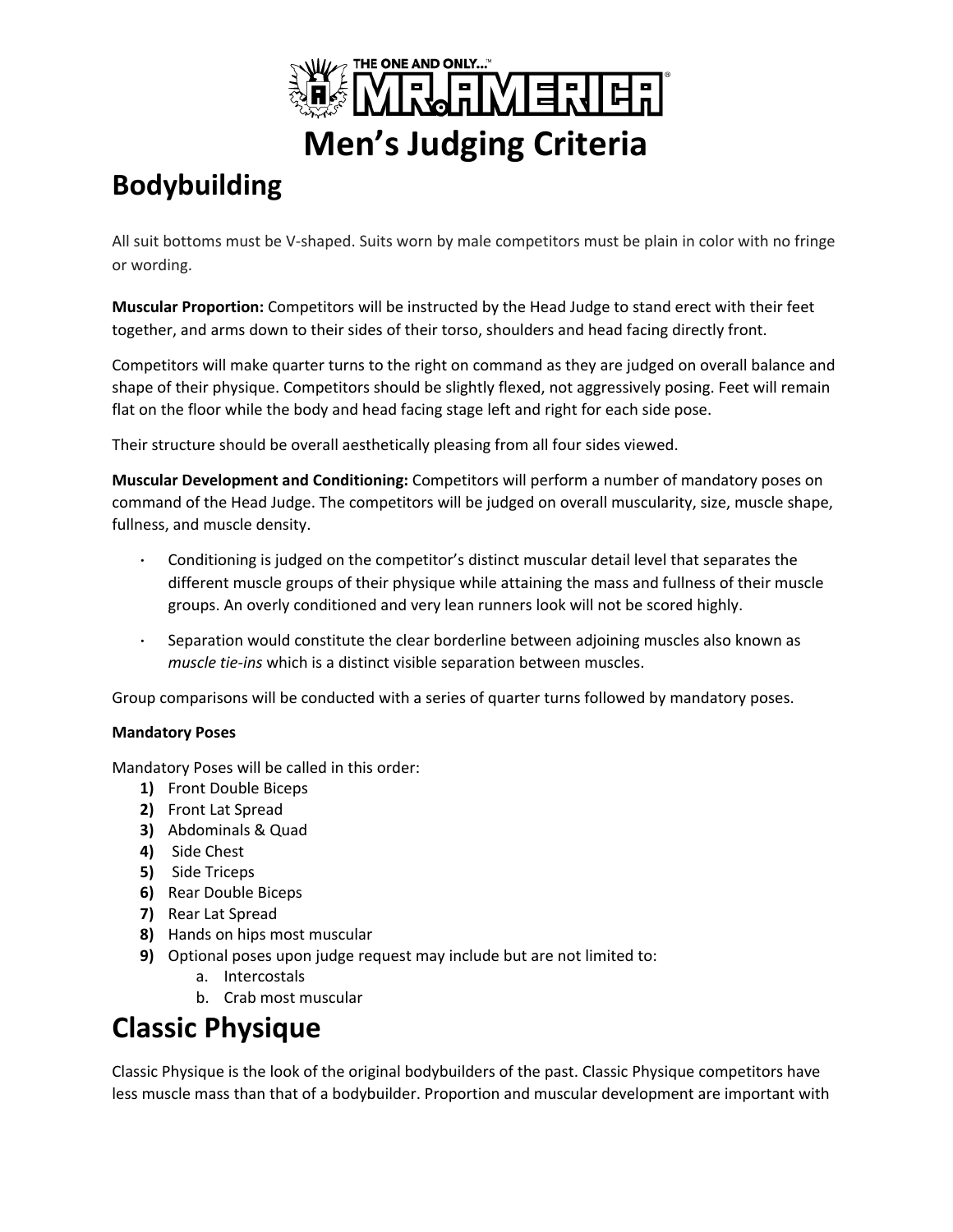

a heavy focus on classic style posing. Absolute hardness and vascularity are not the objective, but to demonstrate a well-proportioned and developed body.

Competitors are required to wear Classic Physique posing shorts "NOT" board shorts or Bodybuilding posing trunks. All shorts that are worn in competition **must be black**.

Group comparisons will be conducted with a series of quarter turns followed by mandatory poses.

#### **Mandatory Poses**

- **1)** Front double bicep
- **2)** Side chest (L/R)
- **3)** Back double bicep
- **4)** Overhead abdominal and Quad
- **5)** Optional poses upon judges request may include:
	- a. Twisting Back Standing/Kneeling
	- b. Victory Symmetry Stance
	- c. Front Pose with Vacuum
	- d. Front back pose Split Stance

### **Men's Physique**

Criteria for Men's Physique is similar to bodybuilding however, the competitors in this category have less muscular mass. Tone and definition take the place of muscular development (mass). Extreme muscular development will be marked down. Judges will be looking for stage presence and poise.

Contestants will be asked to walk in board shorts that must be just above the knee in length and can be one inch below the belly button, no spandex and no logos are permitted on the board shorts.

Group comparisons will be conducted with a series of quarter turns followed by mandatory poses.

While posing, competitors should stand erect with arms down to their sides of their torso, and elbows slightly bent.

#### **Mandatory Poses will be called in this order:**

- 1) Front Double Biceps
- 2) Hands behind head abdominals
- 3) Side Chest (L/R)
- 4) Side Tricep (L/R)
- 5) Rear Double Biceps
- 6) Favorite Men's Physique Pose (Lat spread and Crab Pose not allowed!)